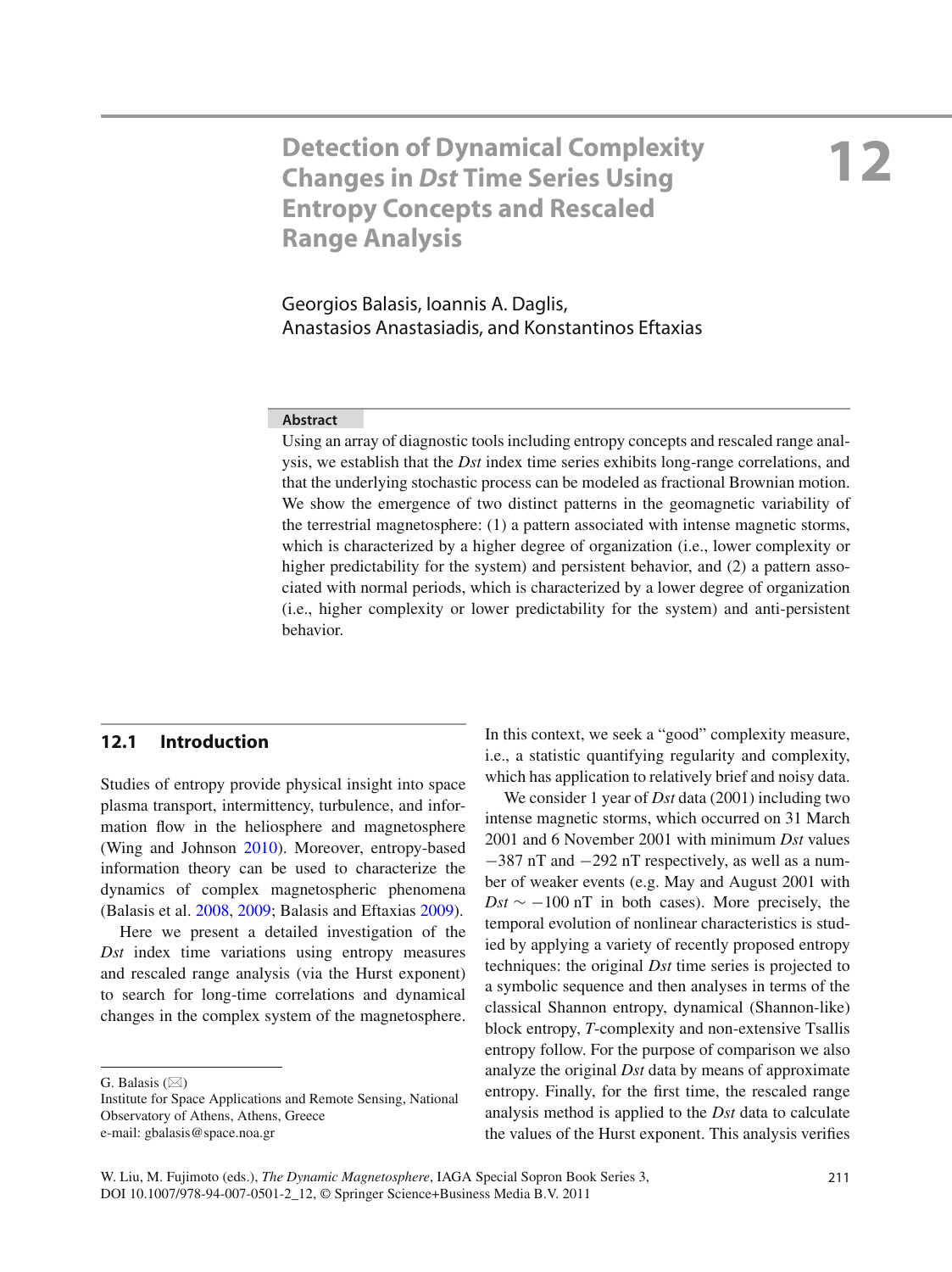the results of an earlier fractal spectral analysis of the *Dst* index based on wavelet transforms (Balasis et al. [2006\)](#page-8-3).

# **12.2 Theoretical Background**

In this section we briefly introduce concepts of entropy and tools of information theory which will be used in the present study.

## **12.2.1 Fundamentals of Symbolic Dynamics**

For the sake of completeness and for later use, we compile here the basic points of symbolic dynamics. Symbolic time series analysis is a useful tool for modelling and characterization of nonlinear dynamical systems. It provides a rigorous way of looking at "real" dynamics with finite precision (Hao [1989;](#page-8-4) Karamanos and Nicolis [1999\)](#page-9-1). Briefly, it is a way of coarse-graining or simplifying the description.

The basic idea is quite simple. One divides the phase space into a finite number of partitions and labels each partition with a symbol (e.g. a letter from some alphabet). Instead of representing the trajectories by infinite sequences of numbers-iterates from a discrete map or sampled points along the trajectories of a continuous flow, one watches the alteration of symbols. Of course, in so doing one loses an amount of detailed information, but some of the invariant, robust properties of the dynamics may be kept, e.g. periodicity, symmetry, or the chaotic nature of an orbit (Hao [1989\)](#page-8-4).

In the framework of symbolic dynamics, time series are transformed into a series of symbols by using an appropriate partition which results in relatively few symbols. After symbolization, the next step is the construction of "symbol sequences" ("words" in the language symbolic dynamics) from the symbol series by collecting groups of symbols together in temporal order.

To be more precise, the simplest possible coarsegraining of a time series is given by choosing a threshold *C* (usually the mean value of the data considered) and assigning the symbols "1" and "0" to the signal, depending on whether it is above or below the threshold (binary partition). Thus, we generate a symbolic time series from a 2-letter  $(\lambda = 2)$  alphabet (0, 1), e.g. 0110100110010110... . We usually read this symbolic sequence in terms of distinct consecutive "blocks" (words) of length  $n = 2$ . In this case one obtains 01/10/10/01/10/01/01/10/... . We call this reading procedure "lumping".

The number of all possible kinds of words is  $\lambda^n =$  $2^2 = 4$ , namely 00, 01, 10, 11. The required probabilities for the estimation of an entropy,  $p_{00}$ ,  $p_{01}$ ,  $p_{10}$ ,  $p_{11}$  are the fractions of the blocks (words) 00, 01, 10, 11 in the symbolic time series, namely, 0, 4/16, 4/16, and 0, correspondingly. Based on these probabilities we can estimate, for example, the probabilistic entropy measure  $H<sub>S</sub>$  introduced by Shannon [\(1948\)](#page-9-2)

$$
H_{\rm S} = -\sum p_i \ln p_i \tag{12.1}
$$

where  $p_i$  are the probabilities associated with the microscopic configurations.

Various tools of information theory and entropy concepts are used to identify statistical patterns in the symbolic sequences, onto which the dynamics of the original system under analysis has been projected. For detection of an anomaly, it suffices that a detectable change in the pattern represents a deviation of the system from nominal behavior (Graben and Kurths [2003\)](#page-8-5). Recent published work has reported novel methods for detection of anomalies in complex dynamical systems, which rely on symbolic time series analysis. Entropies depending on the word-frequency distribution in symbolic sequences are of special interest, extending Shannon's classical definition of the entropy and providing a link between dynamical systems and information theory. These entropies take a large/small value if there are many/few kinds of patterns, i.e., they decrease while the organization of patterns is increasing. In this way, these entropies can measure the complexity of a signal.

# **12.2.2 The Concept of Dynamical (Shannon-Like) Block Entropy**

Block entropies, depending on the word-frequency distribution, are of special interest, extending Shannon's classical definition of the entropy of a single state to the entropy of a succession of states (Nicolis and Gaspard [1994\)](#page-9-3).

Symbolic sequences,  $\{A_1, \ldots, A_n, \ldots, A_L\}$  are composed of letters from an alphabet consisting of λ letters  ${A^{(1)}, A^{(2)}, \ldots, A^{(\lambda)}}$ . An English text, for example,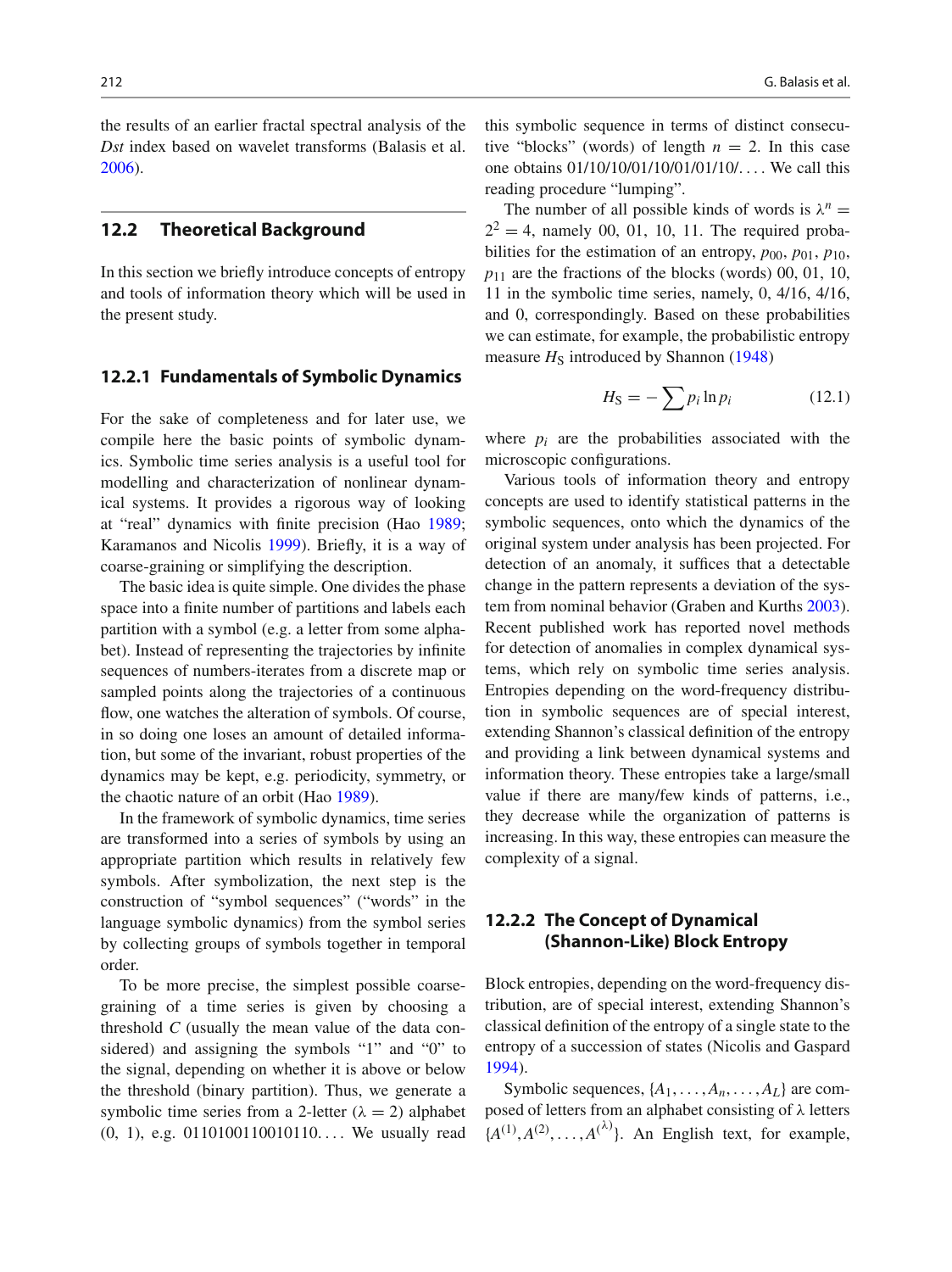is written on an alphabet consisting of 26 letters {*A*, *B*,*C*, ... , *X*, *Y*, *Z*}.

A word of length  $n < L$ ,  $\{A_1, \ldots, A_n\}$ , is defined by a substring of length *n* taken from  $\{A_1, \ldots, A_n\}$ *A<sub>n</sub>*, ..., *A<sub>L</sub>*}. The total number of different words of length *n* which exists in the alphabet is  $N_{\lambda n} = \lambda^n$ .

We specify that the symbolic sequence is to be read in terms of distinct consecutive "blocks" (words) of length *n*,

$$
\cdots \underbrace{A_1, \ldots, A_n}_{B_1} \underbrace{A_{n+1}, \ldots, A_{2n}}_{B_2}, \ldots, \underbrace{A_{jn+1}, \ldots, A_{(j+1)n}}_{B_{j+1}}, \ldots
$$
\n(12.2)

As stated previously, we call this reading procedure *lumping*. *Gliding* is the reading of the symbolic sequence using a *moving frame*. It has been suggested that, at least in some cases, the entropy analysis by lumping is much more sensitive than classical entropy analysis (gliding) (Karamanos [2000,](#page-8-6) [2001\)](#page-8-7).

The probability  $p^{(n)}(A_1, \ldots, A_n)$  of occurrence of a block  $A_1, \ldots, A_n$  is defined by the fraction,

No. of blocks, 
$$
A_1, \ldots, A_n
$$
, encountered when lumping  
Total no. of blocks\n(12.3)

starting from the beginning of the sequence.

From the quantities characterize the information content of the symbolic sequence (Khinchin [1957;](#page-9-4) Ebeling and Nicolis [1992\)](#page-8-8) we focus on the Shannon *n*-block entropy. Following Shannon's approach (Shannon [1948\)](#page-9-2) the *n*-block entropy, *H*(*n*), is given by

$$
H(n) = -\sum p^{(n)} (A_1, \dots, A_n) \ln p^{(n)} (A_1, \dots, A_n)
$$
\n(12.4)

The entropy  $H(n)$  is a measure of uncertainty and gives the average amount of information necessary to predict a sub-sequence of length *n*.

## **12.2.3 T-complexity**

*T-*entropy is a novel grammar-based complexity/information measure defined for finite strings of symbols (Ebeling et al. [2001;](#page-8-9) Titchener et al. [2005\)](#page-9-5). It is a weighted count of the number of production steps required to construct a string from its alphabet. Briefly, it is based on the intellectual economy one makes when rewriting a string according to some rules.

An example of an actual calculation of the *T*complexity for a finite string is given by Ebeling et al. [\(2001\)](#page-8-9). We briefly describe how the *T-*complexity is computed for finite strings. The *T*-complexity of a string is defined by the use of one recursive hierarchical pattern copying (RHPC) algorithm. It computes the effective number of *T*-augmentation steps required to generate the string. The *T*-complexity may thus be computed effectively from any string and the resultant value is unique.

The string  $x(n)$  is parsed to derive constituent patterns  $p_i \in A^+$  and associated copy-exponents,  $k_i \in N^+$ ,  $i = 1, 2, \ldots, q$ , where  $q \in A^+$  satisfying:

$$
x = p_q^{k_q} p_{q-1}^{k_{q-1}} ... p_i^{k_i} ... p_1^{k_1} \alpha_0, \ \alpha_0 \in A \tag{12.5}
$$

Each pattern  $p_i$  is further constrained to satisfy:

$$
p_i = p_{i-1}^{m_{i,i-1}} p_{i-2}^{m_{i,i-2}}, \dots, p_j^{m_{i,j}}, \dots, p_1^{m_{i,1}} \alpha_i \qquad (12.6)
$$

$$
\alpha_i \in A \text{ and } 0 \le m_{i,j} \le k_j \tag{12.7}
$$

The *T*-complexity  $C_T(x(n))$  is defined in terms of the copy-exponents *ki*:

$$
C(x(n)) = \sum_{i}^{q} \ln (k_i + 1)
$$
 (12.8)

One may verify that  $C_T(x(n))$  is minimal for a string comprising a single repeating character.

The *T*-information  $I_T(x(n))$  of the string  $x(n)$  is defined as the inverse logarithmic integral,  $l_i^{-1}$ , of the *T*-complexity divided by a scaling constant ln 2:

$$
I_T(x(n)) = l_i^{-1} \ln \left( \frac{C_T(x(n))}{\ln 2} \right)
$$
 (12.9)

In the limit  $n \to \infty$  we have that  $I_T(x(n)) \leq \ln(\#A^n)$ .

The form of the right-hand side may be recognizable as the maximum possible *n*-block entropy of Shannon's definition. The Neperian logarithm implicitly gives to the *T*-information the units of nats.  $I_T(x(n))$ is the *T*-information of string *x*(*n*). The *average Tinformation rate per symbol*, referred to here as the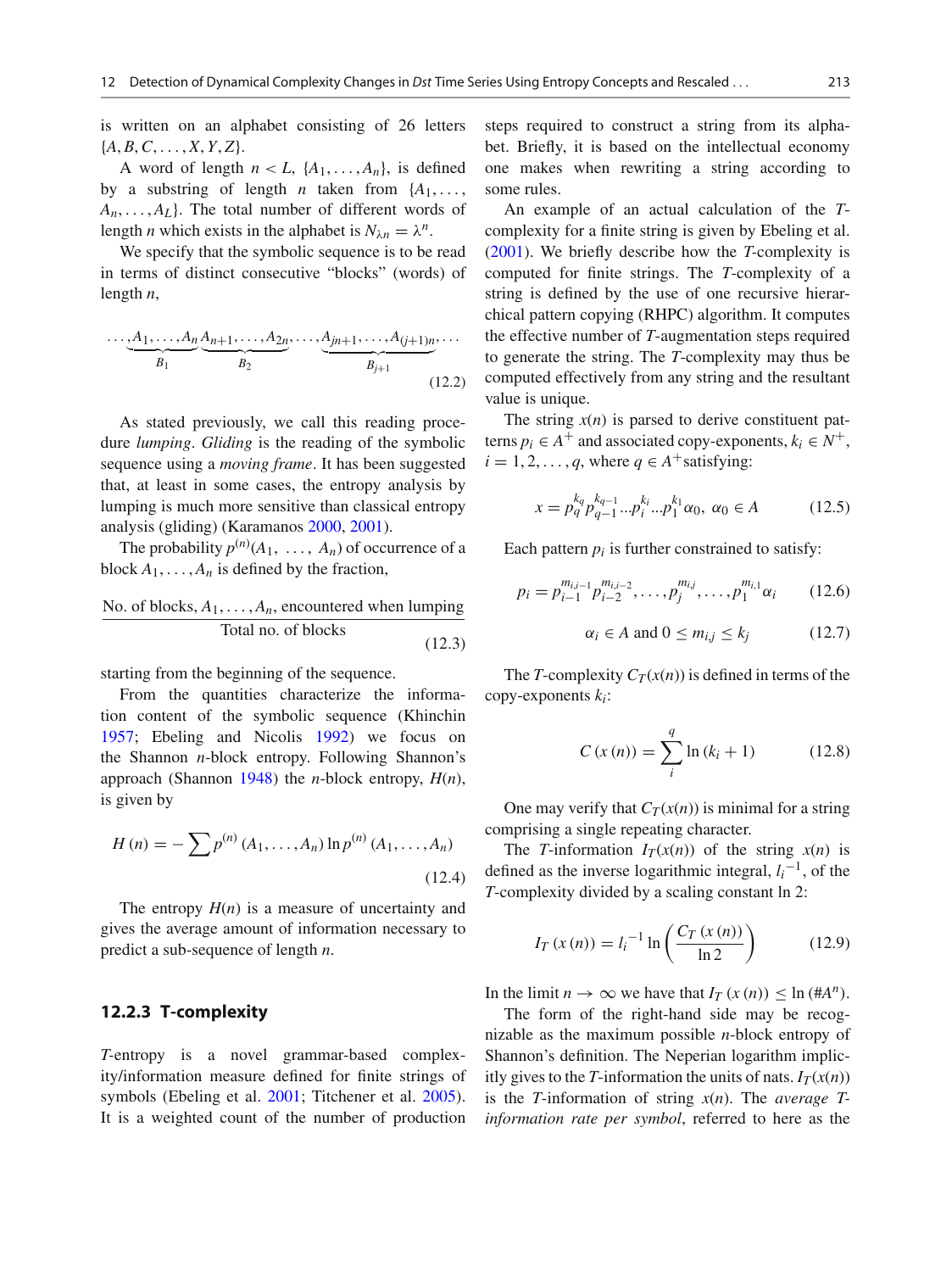average *T*-entropy of  $x(n)$  and denoted by  $h_T(x(n))$ , is defined along similar lines,

$$
h_T(x(n)) = \frac{I_T(x(n))}{n} \text{ (nats/symbol)} \tag{12.10}
$$

# **12.2.4 Principles of Non-extensive Tsallis Entropy**

It has been established that physical systems which are characterized by longrange interactions or longterm memories, or are of a multi-fractal nature, are best described by a generalized statistical-mechanical formalism proposed by Tsallis [\(1988,](#page-9-6) [2009\)](#page-9-7). More precisely, inspired by multifractals concepts, Tsallis introduced an entropic expression characterized by an index *q* which leads to non-extensive statistics (1988, 2009):

$$
S_q = k \frac{1}{q-1} \left( 1 - \sum_{i=1}^{W} p_i^q \right) \tag{12.11}
$$

where  $p_i$  are probabilities associated with the microscopic configurations, *W* is their total number, *q* is a real number and *k* is Boltzmann's constant. The entropic index  $q$  describes the deviation of Tsallis entropy from the standard Boltzmann-Gibbs entropy. Indeed, using  $p_i^{(q-1)} = e^{(q-1)\ln(p_i)} \sim$  $1 + (q - 1) \ln (p_i)$  in the limit  $q \rightarrow 1$ , we recover the usual Boltzmann-Gibbs entropy

$$
S_1 = -k \sum_{i=1}^{W} p_i \ln (p_i)
$$
 (12.12)

The entropic index *q* characterizes the degree of non-extensivity reflected in the following pseudoadditivity rule:

$$
S_q(A + B) = S_a(A) + S_q(B) + \frac{1 - q}{k} S_q(A) S_q(B)
$$
\n(12.13)

For subsystems that have special probability correlations, extensivity

$$
S_{B-G} = S_{B-G} (A) + S_{B-G} (B) \tag{12.14}
$$

is not valid for *SB*−*G*, but may occur for *Sq* with a particular value of the index *q*. Such systems are sometimes referred to as non-extensive (Tsallis [1988,](#page-9-6) [2009\)](#page-9-7).

The cases  $q > 1$  and  $q < 1$ , correspond to subadditivity, or super-additivity, respectively. We may think of *q* as a bias-parameter:  $q < 1$  privileges rare events, while  $q > 1$  privileges prominent events (Zunino et al. [2008\)](#page-9-8).

We clarify that the parameter  $q$  itself is not a measure of the complexity of the system but measures the degree of non-extensivity of the system. It is the time variations of the Tsallis entropy for a given  $q$ ,  $(S_q)$ , that quantify the dynamic changes of the complexity of the system. Lower  $S_q$  values characterize the portions of the signal with lower complexity.

In terms of symbolic dynamics the Tsallis entropy for the word length *n* is (Balasis et al. [2008\)](#page-8-0):

$$
S_q(n) = k \frac{1}{q-1} \left( 1 - \sum_{(A_1, A_2, \dots, A_n)} \left[ p(n)_{A_1, A_2, \dots, A_n} \right]^q \right)
$$
\n(12.15)

## **12.2.5 Approximate Entropy**

Approximate entropy (*ApEn*), has been introduced as a quantification of regularity in time series data, motivated by applications to a wide variety of relatively brief, noisy data sets. *ApEn* could serve as a valuable tool for dynamically monitoring "health" status in a wide range of non-stationary systems. Therefore, it is here adopted for examining the dynamic system of the Earth's magnetosphere.

Related to time series analysis, *ApEn* provides a measure of the degree of irregularity or randomness within a series of data (of length *N*). *ApEn* was pioneered by Pincus as a measure of system complexity (Pincus [1991\)](#page-9-9). It was introduced as a quantification of regularity in relatively brief and noisy data. It is rooted in the work of Grassberger and Procaccia [\(1983\)](#page-8-10) and has been widely applied to biological systems (Pincus and Goldberger [1994;](#page-9-10) Pincus and Singer [1996](#page-9-11) and references therein).

The *ApEn* examines time series for similar epochs: more similar and more frequent epochs lead to lower values of *ApEn*.

For a qualitative point of view, given *N* points, the *ApEn*-like statistics is approximately equal to the negative logarithm of the conditional probability that two sequences that are similar for *m* points remain similar,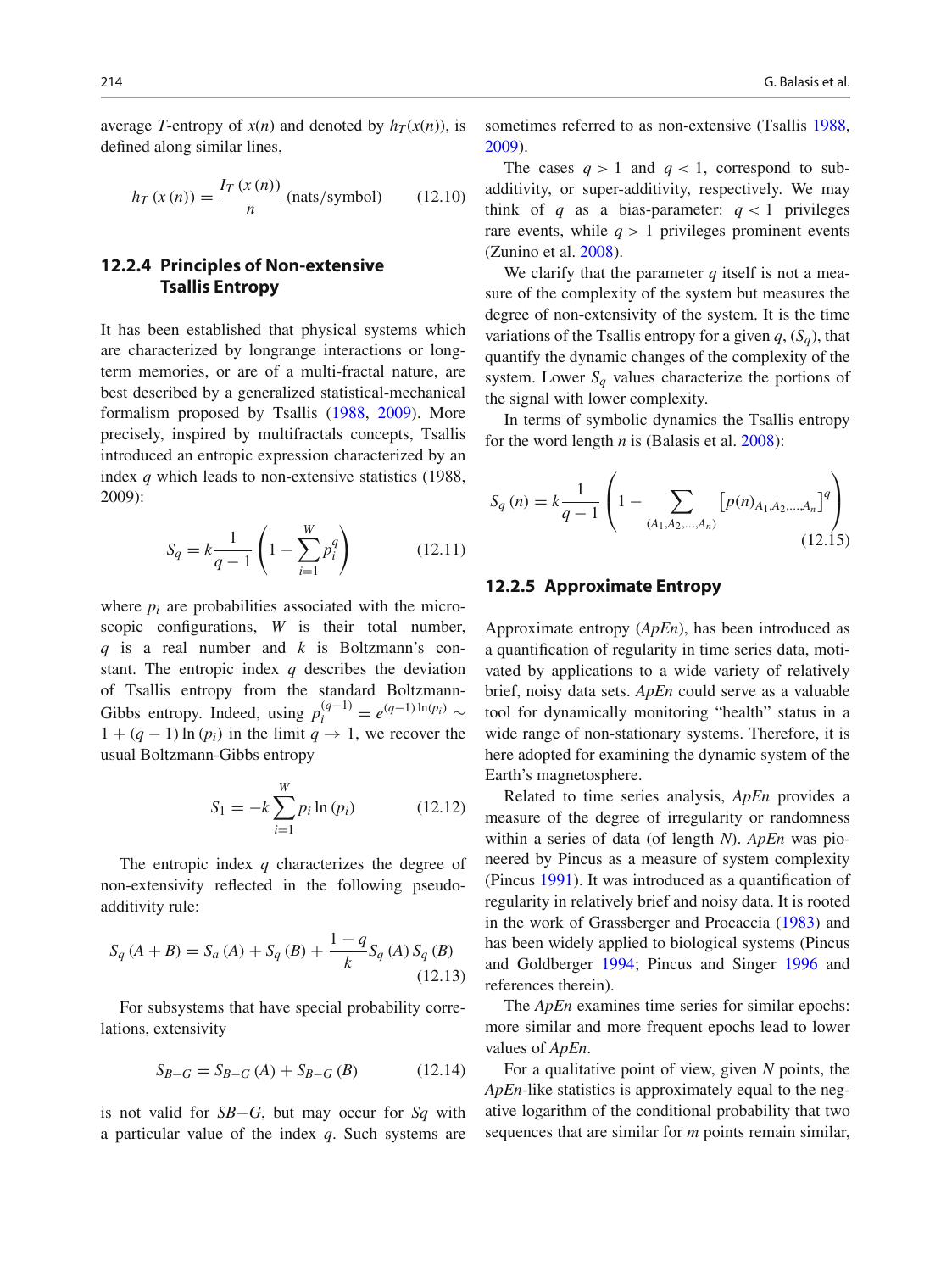that is, within a tolerance  $r$ , at the next point. Smaller *ApEn*-values indicate a greater chance that a set of data will be followed by similar data (regularity), thus, smaller values indicate greater regularity. Conversely, a greater value for *ApEn* signifies a lesser chance of similar data being repeated (irregularity), hence, greater values convey more disorder, randomness and system complexity. Thus a low/high value of *ApEn* reflects a high/low degree of regularity. Notably, *ApEn* detects changes in underlying episodic behavior not reflected in peak occurrences or amplitudes (Pincus and Keefe [1992\)](#page-9-12).

The following is a brief description of the calculation of *ApEn*. A more comprehensive description of *ApEn* may be found in (Pincus [1991;](#page-9-9) Pincus and Goldberger [1994;](#page-9-10) Pincus and Singer [1996\)](#page-9-11).

Given any sequence of data points  $u(i)$  from  $i = 1$  to *N*, it is possible to define vector sequences  $x(i)$ , which consists of length *m* and are made up of consecutive  $u(i)$ , specifically defined by the following:

$$
x(i) = (u[i], u[i+1], \dots, u[i+m-1]) \quad (12.16)
$$

In order to estimate the frequency that vectors *x*(*i*) repeat themselves throughout the data set within a tolerance *r*, the distance  $d(x[i], x[j])$  is defined as the maximum difference between the scalar components  $x(i)$  and  $x(j)$ . Explicitly, two vectors  $x(i)$  and  $x(j)$ are "similar" within the tolerance or filter  $r$ , namely  $d(x[i], x[j]) \leq r$ , if the difference between any two values for  $u(i)$  and  $u(j)$  within runs of length  $m$  does not exceed *r* (i.e.  $|u(i + k) - u(j + k)| \le r \{v \le 0 \le k \}$  $k \leq m$ ). Subsequently, the correlation sum of vector  $x(i)$  is

$$
C_i^m = \frac{\left[\text{number of } j \text{ such that } d\left(x[i], x[j]\right) \le r\right]}{(N-m+1)}
$$

where  $j \leq (N - m + 1)$ .

The  $C_i^m(r)$  values measure, within a tolerance *r*, the regularity (frequency) of patterns similar to a given one of window length *m*. The parameter *r* acts like a filter value: within resolution *r*, the numerator count the number of vectors that are approximately the same as a given vector  $x(i)$ . The quantity  $C_i^m(r)$  is called the correlation sum because it quantifies the summed (or global) correlation of vector *x*(*i*) with all other vectors.

Taking the natural logarithm of  $C_i^m(r)$ , the mean logarithmic correlation sum of all vectors is defined as:

$$
\Phi^{m}(r) = \sum_{i} \ln C_{i}^{m}(r)/(N - m + 1)
$$
 (12.17)

where  $\Sigma_i$  is a sum from  $i = 1$  to  $(N - m + 1)$ .  $\Phi^m(r)$ is a measure of the prevalence of repetitive patterns of length *m* within the filter *r*. Briefly,  $\Phi_m(r)$  represents the average frequency of all the *m*-point patterns in the sequence remain close to each other.

Finally, *ApEn*(*m*,*r*,*N*), is defined as the natural logarithm of the relative prevalence of repetitive patterns of length *m* as compared with those of length *m* + 1:

$$
ApEn(m, r, N) = \Phi^{m}(r) - \Phi^{m+1}(r) \qquad (12.18)
$$

Thus, *ApEn*(*m*,*r*,*N*) measures the logarithmic frequency that similar runs (within the filter  $r$ ) of length *m* also remain similar when the length of the run is increased by 1. Small values of *ApEn* indicate regularity, given that increasing run length *m* by 1 does not decrease the value of  $\Phi^m(r)$  significantly (i.e., regularity connotes that  $\Phi^m[r] \approx \Phi^{m+1}(r)$ . *ApEn(m, r, N)* is expressed as a difference, but in essence it represents a ratio; note that  $\Phi^m(r)$  is a logarithm of the averaged  $C_i^m(r)$ , and the ratio of logarithms is equivalent to their difference.

In summary, *ApEn* is a "regularity statistics" that quantifies the unpredictability of fluctuations in a time series. The presence of repetitive patterns of fluctuation in a time series renders it more predictable than a time series in which such patterns are absent. A time series containing many repetitive patterns has a relatively small *ApEn*; a less predictable (i.e., more complex) process has a higher *ApEn*.

## **12.2.6 Rescaled Range Analysis**

Following the original work of Hurst [\(1951\)](#page-8-11), the rescaled range (R/S)method is used to calculate the scaling exponent (Hurst exponent), *H*, to give quantitative measure of the persistence of a signal. First, when  $0 < H < 1$  a signal can be modeled by fractional Brownian motion (fBm) (Henegham and McDarby [2000\)](#page-8-12).  $0.5 < H < 1$  is taken to indicate persistence, while  $H = 0.5$  indicates an uncorrelated process. Persistence means that if the amplitude of the fluctuations increases in a time interval it is likely to continue increasing in the next interval.  $0 < H < 0.5$  indicates anticorrelation or anti-persistence. Anti-persistence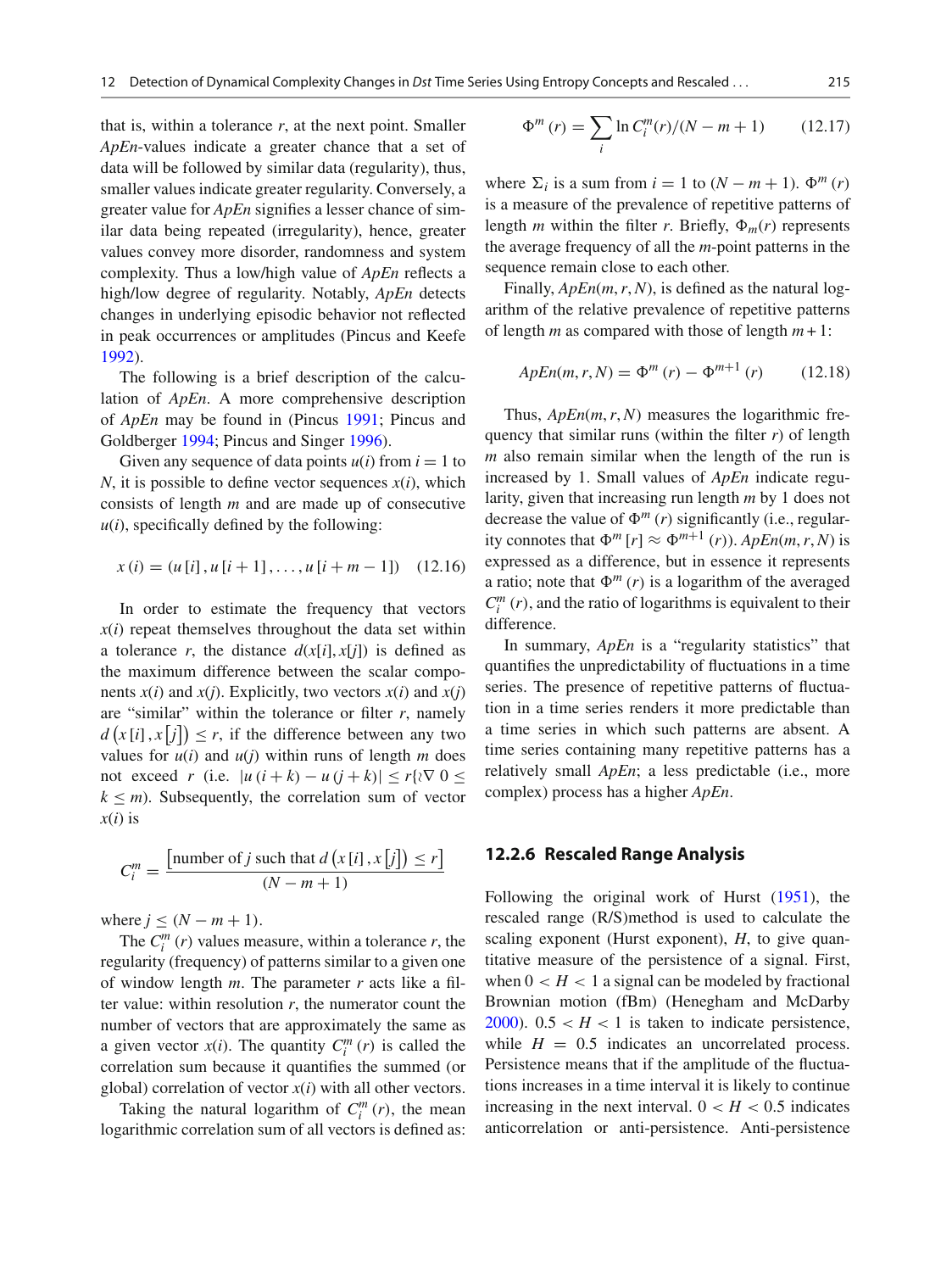implies a set of fluctuations tending to induce stability within the system.

The R/S analysis is a statistical method to analyse long records of natural phenomena (Vanouplines [1995\)](#page-9-13). There are two factors used in this analysis: firstly the range *R*, this is the difference between the minimum and maximum "accumulated" values or cumulative sum of  $X(t, \tau)$  of the natural phenomenon at discrete integervalued time *t* over a time span τ , and secondly the standard deviation *S*, estimated from the observed values *Xi*(*t*). Hurst found that the ratio R/S is very well described for a large number of natural phenomena by the following empirical relation:

$$
R/S = (c\tau)^H \tag{12.19}
$$

where  $\tau$  is the time span, and *H* the Hurst exponent. The coefficient *c* was taken equal to 0.5 by Hurst. *R* is defined as:

$$
R(\tau) = \max(X(t, \tau)) - \min(X(t, \tau)) \qquad (12.20)
$$

where *t* takes values from  $[1 \tau]$ . *S* is given by:

$$
S = \left\{ \frac{1}{\tau} \sum_{t=1}^{\tau} \left[ \xi(t) - \langle \xi \rangle_{\tau} \right]^2 \right\}^{1/2} \tag{12.21}
$$

216 G. Balasis et al.

where  $\langle \xi \rangle_{\tau} = \sum_{t=1}^{\tau}$ where  $\langle \xi \rangle_{\tau} = \sum_{t=1}^{\tau} \xi(t)/\tau$  and  $X(t, \tau) = \sum_{u=1}^{t} [\xi(u) - \langle \xi \rangle_{\tau}]$ . This method handles observations in time. The graphical representation uses time in the abscissa, and the observed value in the ordinate.

## **12.3 Results**

In Fig. [12.1](#page-5-0) the *Dst* time series is presented. The 1 year *Dst* data (2001) are divided into 5 shorter time series (see triangles denoting 5 distinct time intervals in Fig. [12.1\)](#page-5-0). The 2nd and 4th time windows include the *Dst* variations associated to the 2 intense magnetic storms of 31/3/2001 and 6/11/2001, respectively. In Fig. [12.1](#page-5-0) the values of the *H* parameter calculated by two different methods (i.e., fractal spectral analysis using wavelets (see Balasis et al. [2006,](#page-8-3) [2008,](#page-8-0) [2009\)](#page-8-1) and R/S analysis) are also shown for the *Dst* index data. Figure [12.1](#page-5-0) shows that *Dst* variations follow the fBm model (*H* always lies between 0 and 1) and exhibit persistent properties  $(0.5 < H < 1)$  around 31 March and 6 November 2001 magnetic storms (c.f. parts of *H* plot calculated by fractal spectral analysis marked in red represent persistency). In general, there is good agreement with the results for the *H* exponent

<span id="page-5-0"></span>

**Fig. 12.1** *Dst* time series (*upper panel*) and Hurst exponents *H* (*lower panel*) calculated by fractal spectral analysis (*blue color*) and R/S analysis (*green color*). The 31 March and 6 November 2001 magnetic storms are marked with *red*. The *red dashed*

*line* in *H* plot marks the transition between anti-persistent and persistent behavior. The triangles denote 5 time intervals corresponding to windows related to intense magnetic storms (2nd and 4th) and windows related to normal times (1st, 3rd and 5th)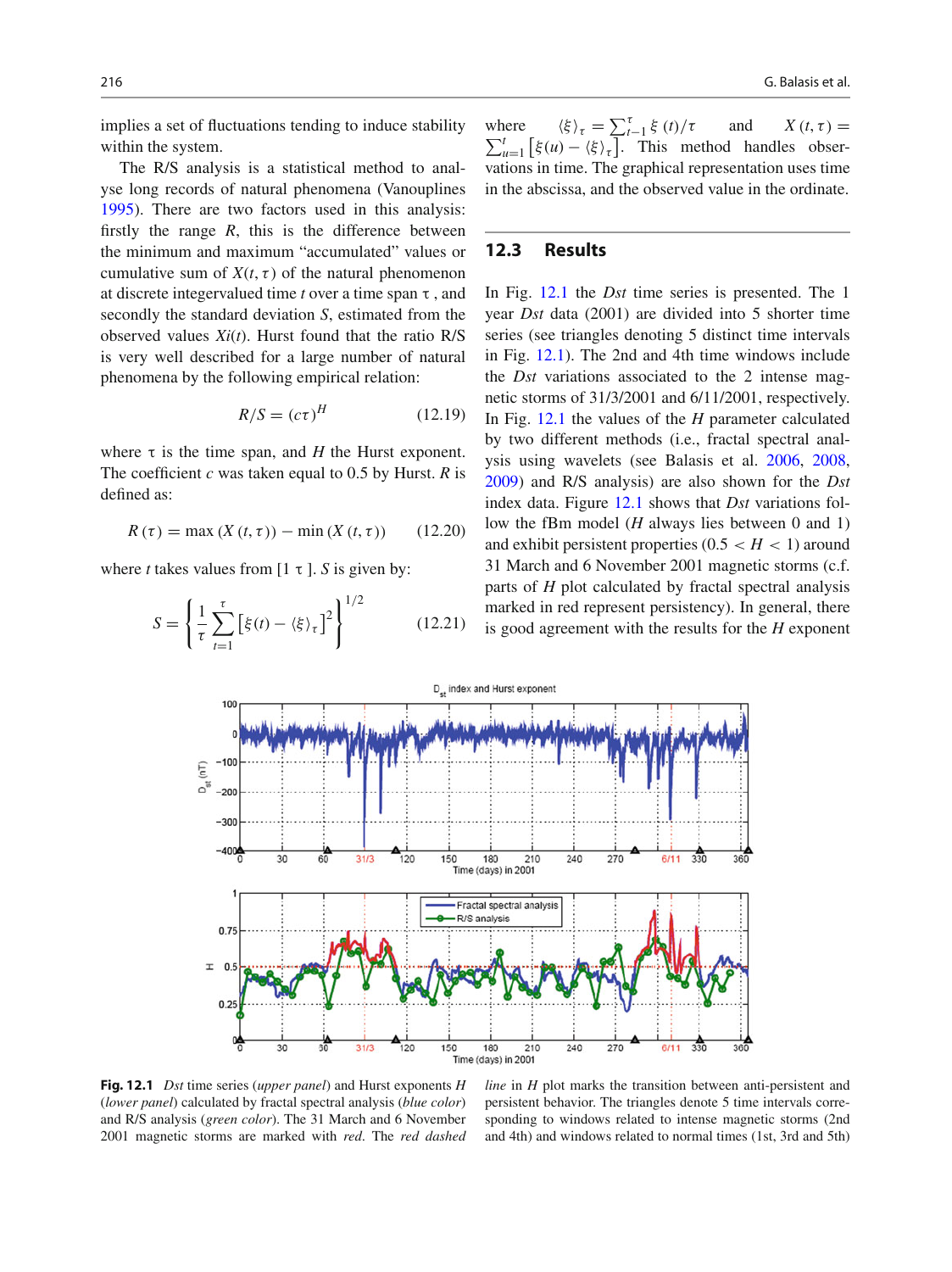<span id="page-6-0"></span>



from the R/S method. Thus, it is evident that the onset and development of the magnetic storms of 31/3/2001 and 6/11/2001 are associated with persistent behavior, which suggests that the underlying dynamics is governed by a positive feedback mechanism.

In Fig. [12.2](#page-6-0) we show the average values of the Hurst exponents *H* calculated by fractal spectral analysis (blue color) and R/S analysis (green color) at the 5 time windows of Fig. [12.1.](#page-5-0) We stress that as both methods state the anti-persistent epochs  $(0 < H < 0.5)$ 

<span id="page-6-1"></span>

**Fig. 12.3** From *top* to *bottom*: *Dst* time series along with its wavelet power spectrum for 2001 and time variations of Shannon entropies and Tsallis entropies, *Sq*. The 31 March and 6 November 2001 magnetic storms are marked with *red*. The *red dashed line* in *Sq* plot marks a possible boundary value for the transition to the lower complexity characterizing the

different state of the magnetosphere. The triangles denote 5 time intervals (as in Fig. [12.1\)](#page-5-0) in which: 1st, 3rd and 5th time windows correspond to anti-persistent  $(0 < H < 0.5)$  or high Tsallis entropies epochs; second and fourth time windows correspond to persistent  $(0.5 < H < 1)$  or lower Tsallis entropies epochs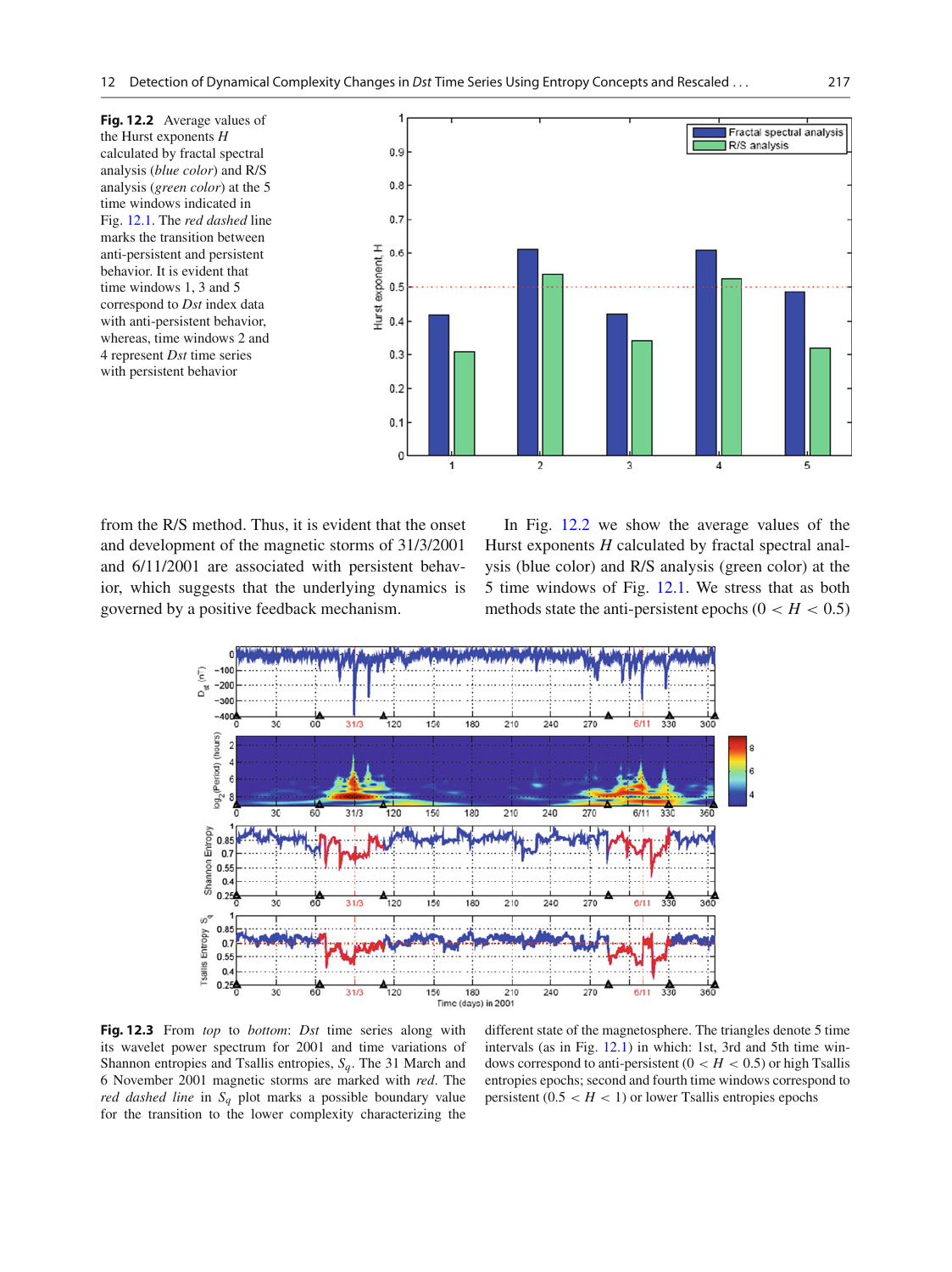<span id="page-7-0"></span>

**Fig. 12.4** From *top* to *bottom*: *Dst* time series along with time variations of block entropies, approximate entropies *ApEn* and *T*-complexities. The 31March and 6 November 2001 magnetic storms are marked with *red*. The *red dashed line* in *ApEn* plot

correspond to the normal (quiet-time) magnetosphere (1st, 3rd and 5th time windows where *H* is below 0.5), while, the persistent epochs  $(0.5 < H < 1)$  correspond to the abnormal (storm-time) magnetosphere (2nd and 4th time windows where *H* is above 0.5). This finding supports the existence of two different epochs referring to two distinct states of the magnetic storm evolution.

Figure [12.3](#page-6-1) gives the temporal evolution of *Dst* along with its wavelet power spectrum (Balasis et al. [2006\)](#page-8-3) and corresponding time variations of Shannon entropy and Tsallis entropy for the whole year of 2001. In terms of entropy measures, we see how nicely Tsallis entropy variations identify the different complexity regimes in the *Dst* time series (c.f. red part of the corresponding plot). Figure [12.3](#page-6-1) further demonstrates that Tsallis entropy yields superior results in comparison to Shannon entropy regarding the detection of dynamical complexity in the Earth's magnetosphere (i.e., offer a clearer picture of the transition from normal state to magnetic storms). A possible explanation for this is that Tsallis is an entropy obeying a non-extensive statistical theory, which is different from the usual Boltzmann-Gibbs statistical mechanics obeyed by Shannon entropy. Therefore, it is expected to better describe the dynamics of the magnetosphere,

marks a possible boundary value for the transition to the lower complexity characterizing the different state of the magnetosphere. The triangles denote 5 time intervals (as in Figs. [12.1](#page-5-0) and [12.3\)](#page-6-1)

which is a nonequilibrium physical system with large variability.

Figure [12.4](#page-7-0) gives the temporal evolution of *Dst* along with corresponding time variations of the block entropy, the *T*-complexity and, the *ApEn* for the whole year of 2001. We see how nicely the entropy measures identify the different complexity regimes in the *Dst* time series (c.f. red part of the corresponding plots). Figure [12.4](#page-7-0) further demonstrates that the *ApEn* entropy yields superior results in comparison to the other entropy measures regarding the detection of dynamical complexity in the Earth's magnetosphere (i.e., offer a clearer picture of the transition). A possible explanation for this is that *ApEn* is more stable when dealing with nonstationary signals of dynamical systems (such the magnetospheric signal) than the rest of the entropy measures presented in Fig. [12.4.](#page-7-0)

# **12.4 Discussion and Conclusions**

Entropy can provide the basis for information theory, which can be used to analyze the dynamics of a complex system. An example of such an application in the terrestrial magnetosphere is provided here. Our study uses several complexity measures (e.g. Tsallis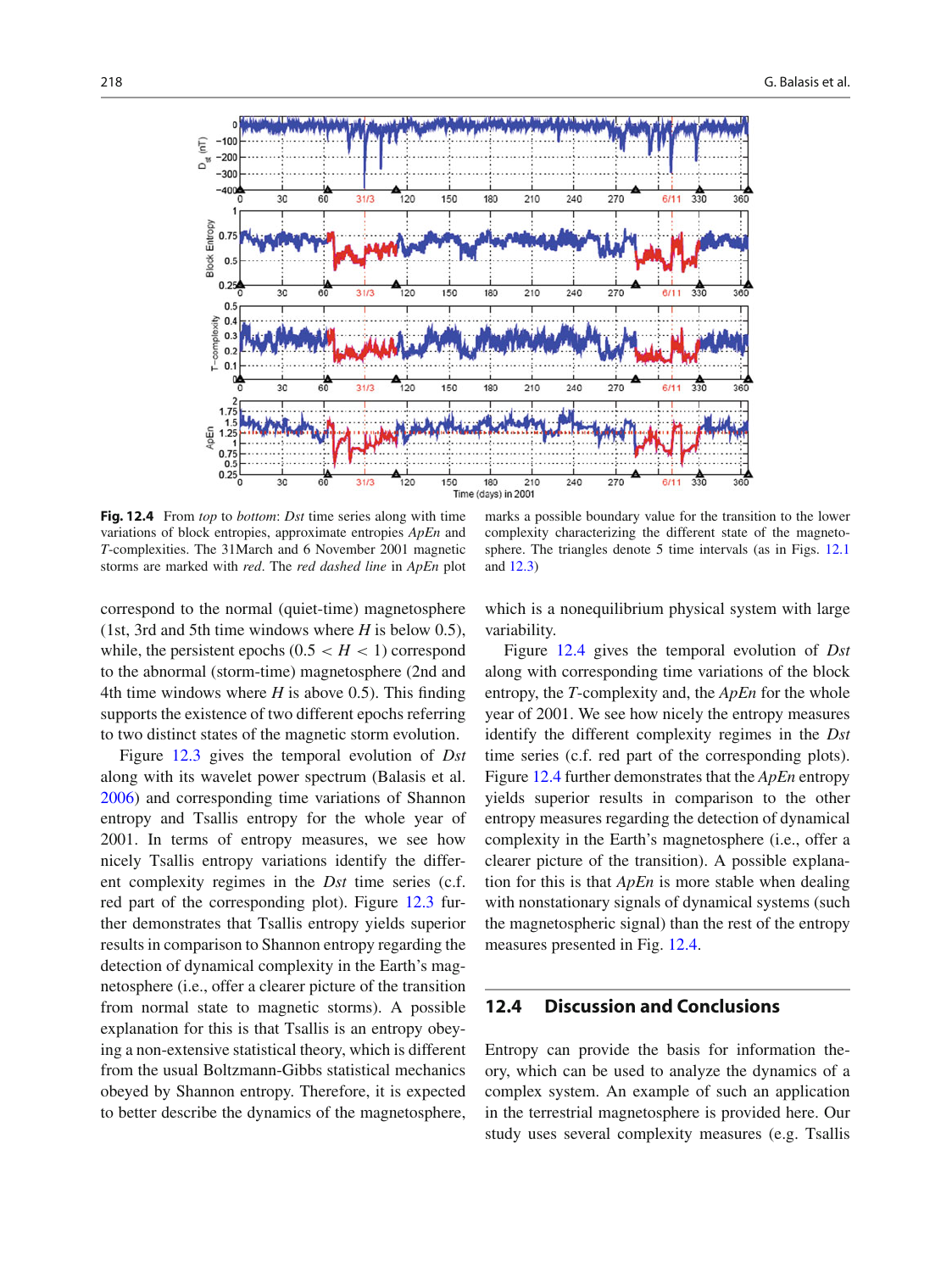entropy, approximate entropy, and Hurst exponent) to analyze *Dst* during storm and nonstorm ("normal") times. Moreover, Hurst exponent can be used to characterize the persistence of a system, e.g., whether the trend of the fluctuations will continue ("persistent") or differ ("anti-persistent") in the next time interval. We also find that the nonstorm intervals have higher entropies and lower persistence than storm intervals. Tsallis entropy, which is based on a non-extensive statistical theory, rather than Boltzmann-Gibbs statistical mechanics, can better describe the dynamics of the magnetosphere because the latter is a nonequilibrium system with large variabilities.

We stress that the anti-persistent time windows correspond to the time windows of higher entropies, while the persistent time windows correspond to the time windows of lower entropies. Importantly, a recent analysis presented by Carbone and Stanley [\(2007\)](#page-8-13) shows that anti-correlated time series, with Hurst exponent  $0.5 < H < 1$ , are characterized by entropies greater than correlated time series having  $0.5 < H < 1$ . This suggestion is in agreement with our results. Wanliss [\(2005\)](#page-9-14) and Wanliss and Dobias [\(2007\)](#page-9-15) analyzed fluctuations of the *SYM-H* index around magnetic storms and found that there was a rapid and unidirectional change in the Hurst scaling exponent at the time of storm onset indicating a nonequilibrium dynamical phase transition.

An important remark is the agreement of the results between the linear analysis in terms of the Hurst exponent and nonlinear entropy analyses. A combination of linear and nonlinear analysis techniques can offer a firm warning that the onset of an intense magnetic storm is imminent.

As an extension of this application, we will consider in the near future a basic space weather challenge (Daglis et al. [2001,](#page-8-14) [2003,](#page-8-15) [2009\)](#page-8-16), i.e., the problem of continuous monitoring of the magnetospheric condition, where the time series is not a fixed and complete set, but is "streaming". If we can associate a change in signal complexity with a change in the condition of the system, then we can hope that an entropy-like measure will be able to detect a developing storm and potential problem for space systems (and possibly provide some warning before system failure).

This would be the ultimate task of our research efforts.

**Acknowledgements** The *Dst* data are provided by the World Data Center for Geomagnetism, Kyoto [\(http://swdcwww.kugi.](http://swdcwww.kugi.kyoto-u.ac.jp) [kyoto-u.ac.jp/](http://swdcwww.kugi.kyoto-u.ac.jp)).

## **References**

- <span id="page-8-2"></span>Balasis G, Eftaxias K (2009) A study of non-extensivity in the Earth's magnetosphere. Eur Phys J Special Topics 174:219–225
- <span id="page-8-3"></span>Balasis G, Daglis IA, Kapiris P, Mandea M, Vassiliadis D, Eftaxias K (2006) From prestorm activity to magnetic storms: a transition described in terms of fractal dynamics. Ann Geophys 24:3557–3567
- <span id="page-8-0"></span>Balasis G, Daglis IA, Papadimitriou C, Kalimeri M, Anastasiadis A, Eftaxias K (2008) Dynamical complexity in Dst time series using non-extensive Tsallis entropy. Geophys Res Lett. doi:10.1029/2008GL034743
- <span id="page-8-1"></span>Balasis G, Daglis IA, Papadimitriou C, Kalimeri M, Anastasiadis A, Eftaxias K (2009) Investigating dynamical complexity in the magnetosphere using various entropy measures. J Geophys Res. doi:10.1029/2008JA014035
- <span id="page-8-13"></span>Carbone A, Stanley H (2007) Scaling properties and entropy of long-range correlated time series. Physica A 384:267–271
- <span id="page-8-14"></span>Daglis IA, Baker DN, Galperin Y, Kappenman JG, Lanzerotti LJ (2001) Technological impacts of space storms: outstanding issues. Eos Trans AGU. doi:10.1029/01EO00340
- <span id="page-8-15"></span>Daglis IA, Kozyra J, Kamide Y, Vassiliadis D, Sharma A, Liemohn M, Gonzalez W, Tsurutani B, Lu G (2003) Intense space storms: critical issues and open disputes. J Geophys Res. doi:10.1029/2002JA009722
- <span id="page-8-16"></span>Daglis IA, Balasis G, Ganushkina N, Metallinou F-A, Palmroth M, Pirjola R, Tsagouri IA (2009) Investigating dynamic coupling in geospace through the combined use of modeling, simulations and data analysis. Acta Geophys. doi:10.2478/s11600-008-0055-5
- <span id="page-8-8"></span>Ebeling W, Nicolis G (1992) Word frequency and entropy of symbolic sequences: a dynamical Perspective. Chaos Solitons Fractals 2:635–650
- <span id="page-8-9"></span>Ebeling W, Steuer R, Titchener M (2001) Partition-based entropies of deterministic and stochastic maps. Stochast Dyn 1:45–61
- <span id="page-8-5"></span>Graben P, Kurths J (2003) Detecting subthreshold events in noisy data by symbolic dynamics. Phys Rev Lett 90:100602(1–4).
- <span id="page-8-10"></span>Grassberger P, Procaccia I (1983) Estimation of the Kolmogorov entropy from a chaotic signal. Phys Rev A 28:2591–2593
- <span id="page-8-4"></span>Hao B-L (1989) Elementary symbolic dynamics and chaos in dissipative systems. World Scientific, Singapore
- <span id="page-8-12"></span>Henegham C, McDarby G (2000) Establishing the relation between detrended fluctuation analysis and power spectral density analysis for stochastic processes. Phys Rev E 62:6103–6110
- <span id="page-8-11"></span>Hurst HE (1951) Long-term storage of reservoirs: an experimental study. Trans Am Soc Civ Eng 116:770–799
- <span id="page-8-6"></span>Karamanos K (2000) From symbolic dynamics to a digital approach: chaos and transcendence. Lect Notes Phys 550:357–371
- <span id="page-8-7"></span>Karamanos K (2001) Entropy analysis of substitutive sequences revisited. J Phys A: Math Gen 34:9231–9241